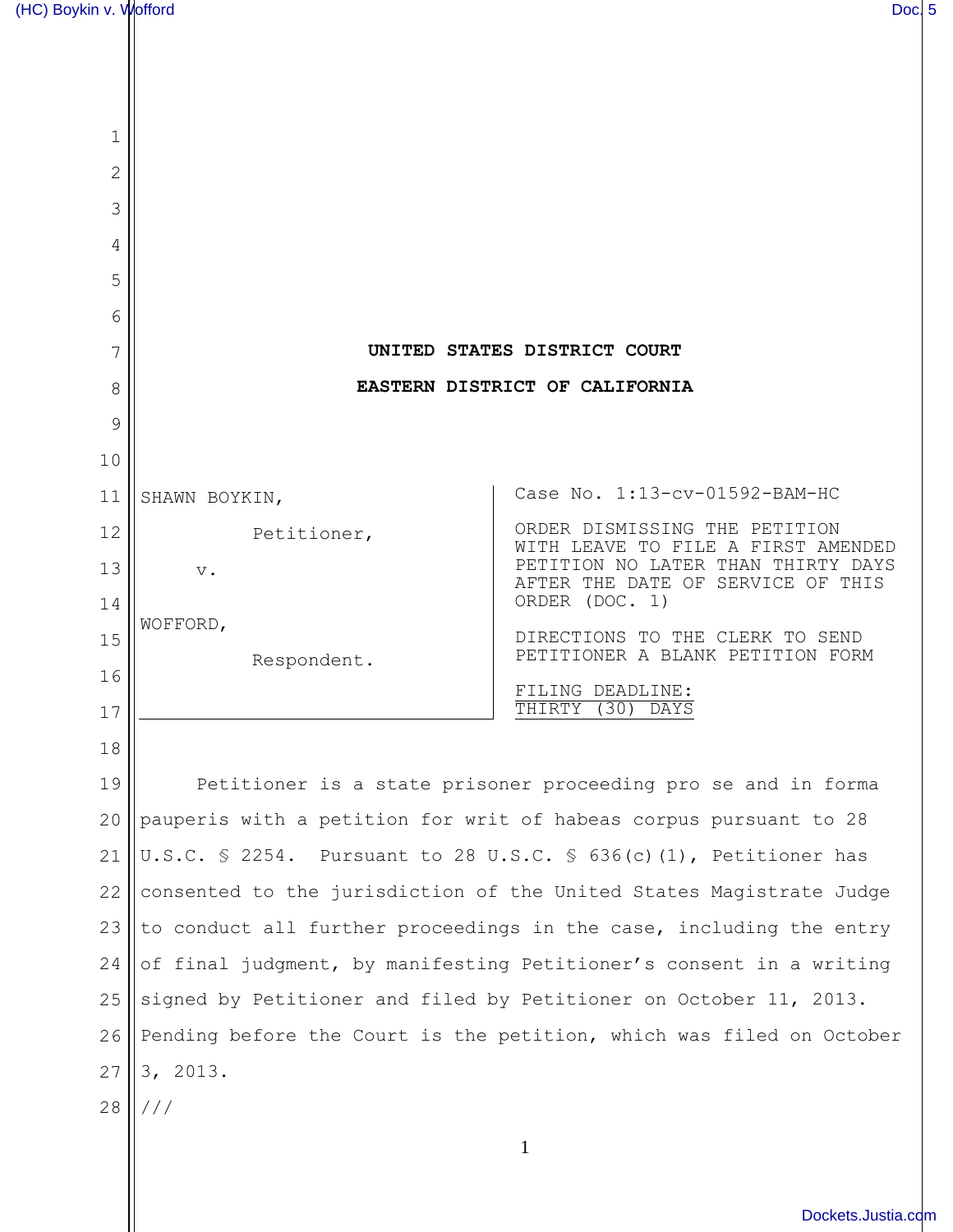1

## I. Screening the Petition

2 3 4 5 6 7 8 9 10 11 12 13 14 15 16 17 18 19 Rule 4 of the Rules Governing  $\S$  2254 Cases in the United States District Courts (Habeas Rules) requires the Court to make a preliminary review of each petition for writ of habeas corpus. The Court must summarily dismiss a petition "[i]f it plainly appears from the petition and any attached exhibits that the petitioner is not entitled to relief in the district court...." Habeas Rule 4; O'Bremski v. Maass,  $915$  F.2d  $418$ ,  $420$  (9th Cir. 1990); see also Hendricks v. Vasquez, 908 F.2d 490 (9th Cir. 1990). Habeas Rule 2(c) requires that a petition 1) specify all grounds of relief available to the Petitioner; 2) state the facts supporting each ground; and 3) state the relief requested. Notice pleading is not sufficient; rather, the petition must state facts that point to a real possibility of constitutional error. Rule 4, Advisory Committee Notes, 1976 Adoption; O'Bremski v. Maass, 915 F.2d at 420 (quoting Blackledge v. Allison, 431 U.S. 63, 75 n.7 (1977)). Allegations in a petition that are vague, conclusory, or palpably incredible are subject to summary dismissal. Hendricks v. Vasquez, 908 F.2d at 491.

20 21 22 23 24 25 Further, the Court may dismiss a petition for writ of habeas corpus either on its own motion under Habeas Rule 4, pursuant to the respondent's motion to dismiss, or after an answer to the petition has been filed. Advisory Committee Notes to Habeas Rule 8, 1976 Adoption; see, Herbst v. Cook, 260 F.3d 1039, 1042-43 (9th Cir. 2001).

26 27 28 A petition for habeas corpus should not be dismissed without leave to amend unless it appears that no tenable claim for relief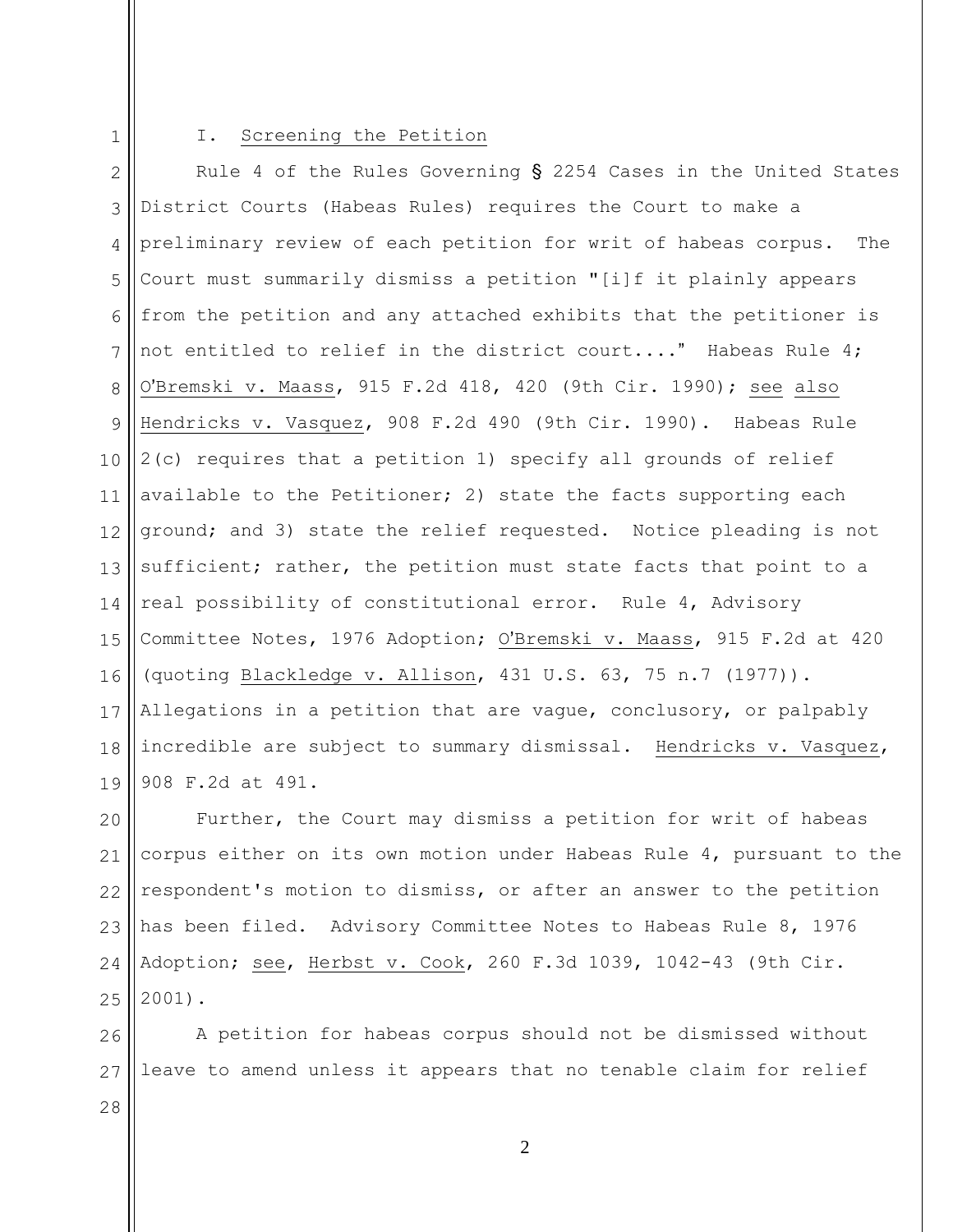1 2 can be pleaded were such leave granted. Jarvis v. Nelson, 440 F.2d 13, 14 (9th Cir. 1971).

3

## II. Uncertain Claim

4 5 6 7 8 9 10 11 12 13 14 15 16 17 18 19 20 21 22 23 24 25 Here, Petitioner alleges that he is serving a sentence of fifteen years to life imposed by the Los Angeles Superior Court in 1986 for second degree murder with a gun enhancement. Petitioner challenges the decision of California's Board of Parole Hearings (BPH) made after a hearing held on or about September 26, 2011, finding that Petitioner was unsuitable for parole. Petitioner alleges that he was only seventeen years old when he committed the commitment offense, and that the BPH failed duly to consider his juvenile conviction as a mitigating factor (pet., doc. 1 at 3, 9), failed to weigh Petitioner's age at the time of the crime (id. at 4), failed to consider that Petitioner's age was a regulatory concern under California's statutes and thus failed to give Petitioner's age its due weight (id. at 5-6), failed to recognize that less culpability attaches to a crime committed by a juvenile (id. at 7), and produced an analysis of Petitioner's parole suitability in which Petitioner's status as a minor at the time of the offense did not figure prominently (id. at 8). However, Petitioner does not submit the transcript of the parole suitability decision that would show the nature and extent of the matters considered by the BPH, and he does not state specific facts that would tend to that point to a real possibility of constitutional error with respect to the BPH's suitability determination.

26 27 28 The notice pleading standard applicable in ordinary civil proceedings does not apply in habeas corpus cases; rather, Habeas Rules  $2(c)$ ,  $4$ , and  $5(b)$  require a more detailed statement of all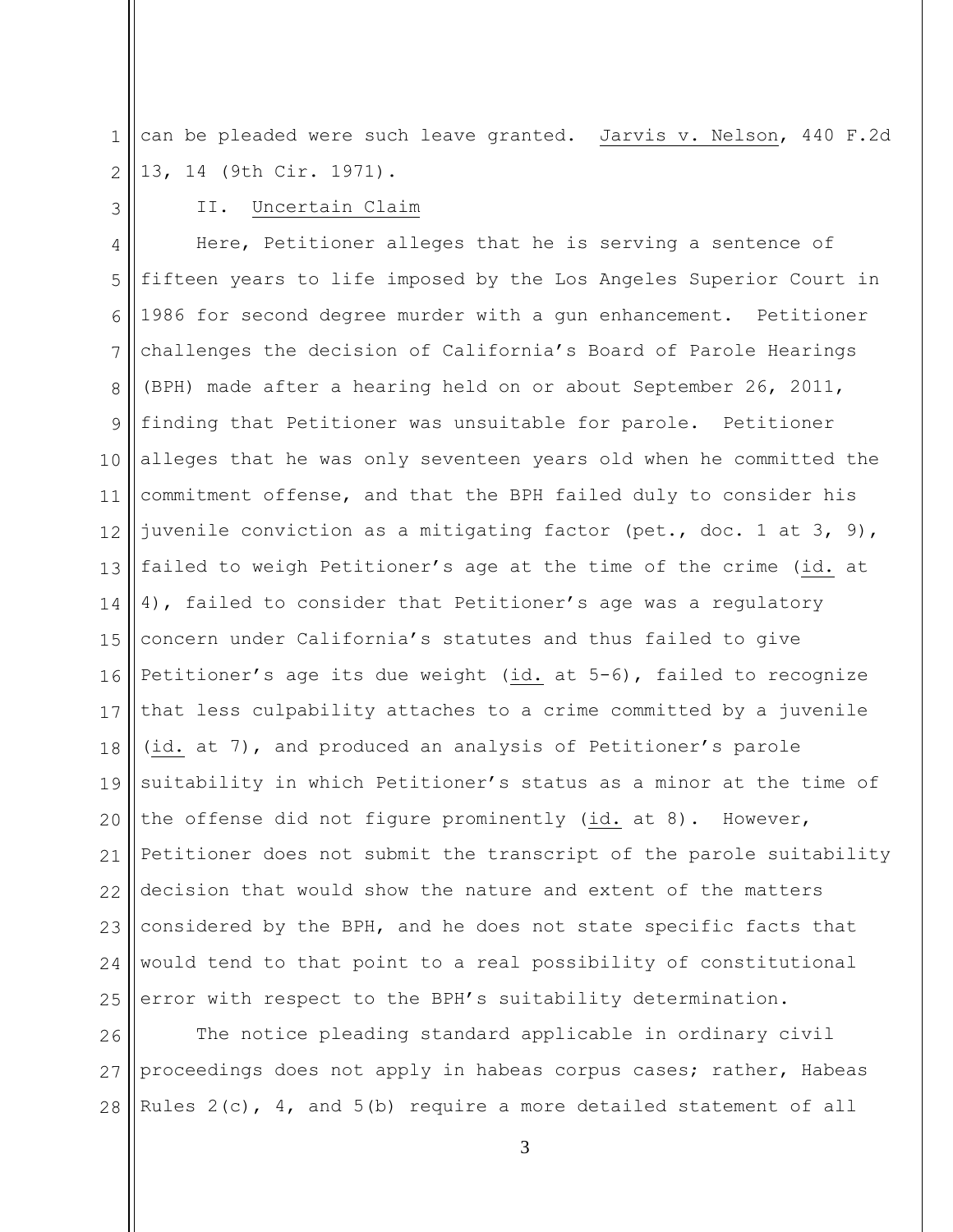1 2 3 4 5 6 7 8 9 10 11 12 13 14 15 16 17 grounds for relief and the facts supporting each ground; the petition is expected to state facts that point to a real possibility of constitutional error and show the relationship of the facts to the claim. Habeas Rule 4, Advisory Committee Notes, 1976 Adoption; Mayle v. Felix, 545 U.S. 644, 655 (2005); O'Bremski v. Maass, 915 F.2d 418, 420 (9th Cir. 1990) (quoting Blackledge v. Allison, 431 U.S. 63, 75 n.7 (1977)). This is because the purpose of the rules is to assist the district court in determining whether the respondent should be ordered to show cause why the writ should not be granted and to permit the filing of an answer that satisfies the requirement that it address the allegations in the petition. Mayle v. Felix, 545 U.S. at 655. Allegations in a petition that are vague, conclusional, or palpably incredible, and that are unsupported by a statement of specific facts, are insufficient to warrant relief and are subject to summary dismissal. Jones v. Gomez, 66 F.3d 199, 204-05 (9th Cir. 1995); James v. Borg, 24 F.3d 20, 26 (9th Cir. 1994).

18 19 20 21 22 23 24 25 26 27 28 Here, although Petitioner informs the Court that the decision being challenged was made by the BPH with respect to Petitioner's parole suitability, Petitioner has failed to state any specific, supporting facts in his claims; rather, Petitioner sets forth conclusions regarding the adequacy of the BPH's consideration of his minority at the date of the commitment offense. Further, Petitioner has failed to submit any documentation, such as the transcript of the parole suitability hearing and decision, that would indicate the facts upon which the decision is based. Petitioner has not shown the relationship between the facts and any alleged violation of his rights.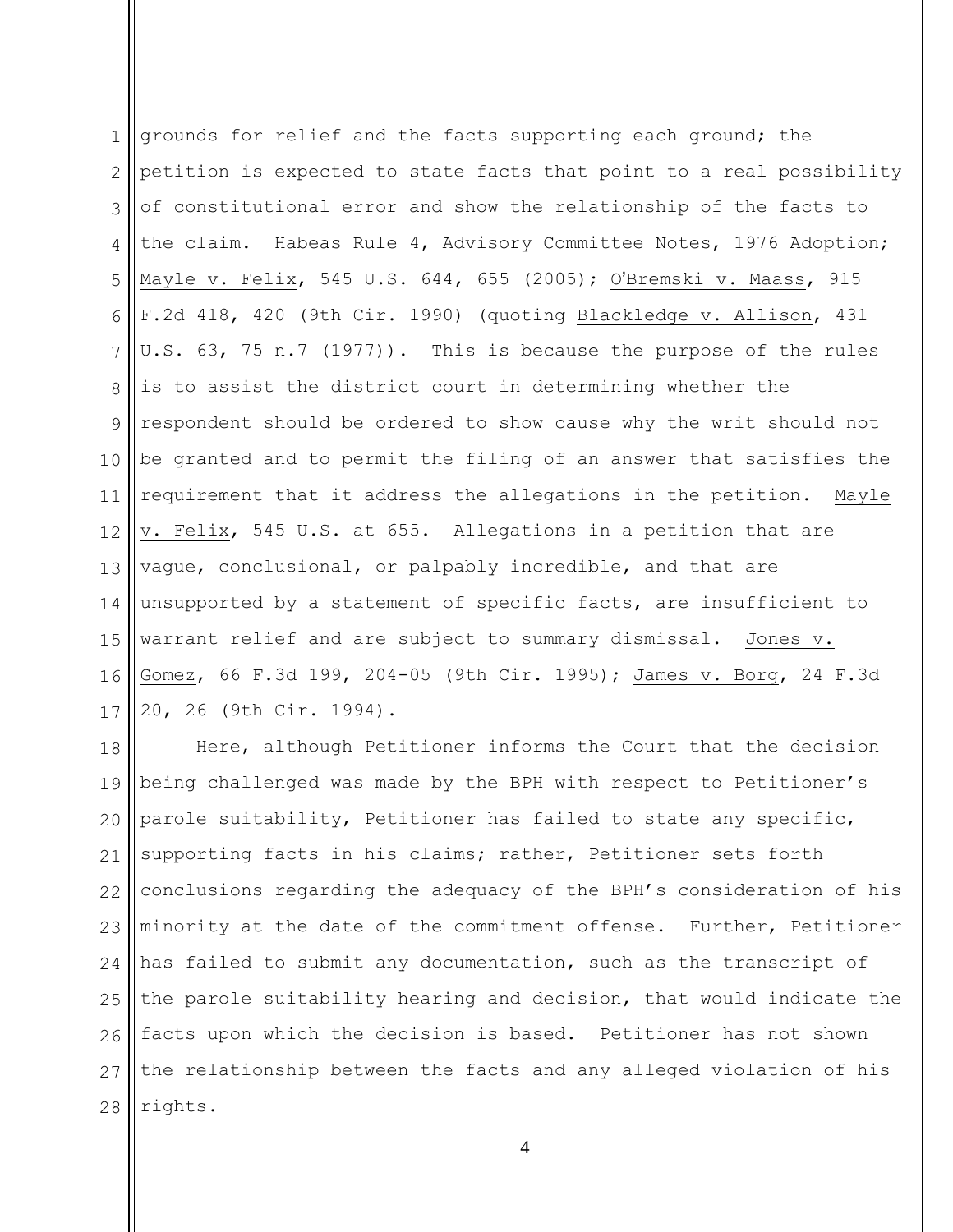1 2 3 Because Petitioner has failed to include any statement of supporting facts with respect to his claim or claims, the petition must be dismissed.

4 5 6 7 However, it is possible that Petitioner could state facts supporting his claims. Accordingly, the claims will be dismissed as uncertain, but Petitioner will be given leave to file an amended petition with respect to the claims.

8

## III. State Claims

9 10 11 12 13 14 15 16 17 18 19  $20$ 21 22 23 Federal habeas relief is available to state prisoners only to correct violations of the United States Constitution, federal laws, or treaties of the United States. 28 U.S.C.  $\S$  2254(a). Federal habeas relief is not available to retry a state issue that does not rise to the level of a federal constitutional violation. Wilson v. Corcoran, 562 U.S.  $-$ , 131 S.Ct. 13, 16 (2010); Estelle v. McGuire, 502 U.S. 62, 67-68 (1991). Alleged errors in the application of state law are not cognizable in federal habeas corpus. Souch v. Schaivo, 289 F.3d 616, 623 (9th Cir. 2002). The Court accepts a state court's interpretation of state law. Langford v. Day, 110 F.3d 1380, 1389 (9th Cir. 1996). In a habeas corpus proceeding, this Court is bound by the California Supreme Court's interpretation of California law unless it is determined that the interpretation is untenable or a veiled attempt to avoid review of federal questions. Murtishaw v. Woodford, 255 F.3d 926, 964 (9th Cir. 2001).

24 25 26 27 Here, there is no indication that any state court's interpretation of state law was associated with an attempt to avoid review of federal questions. Thus, this Court is bound by the state court's interpretation and application of state law.

28

Insofar as Petitioner rests his claim or claims solely on state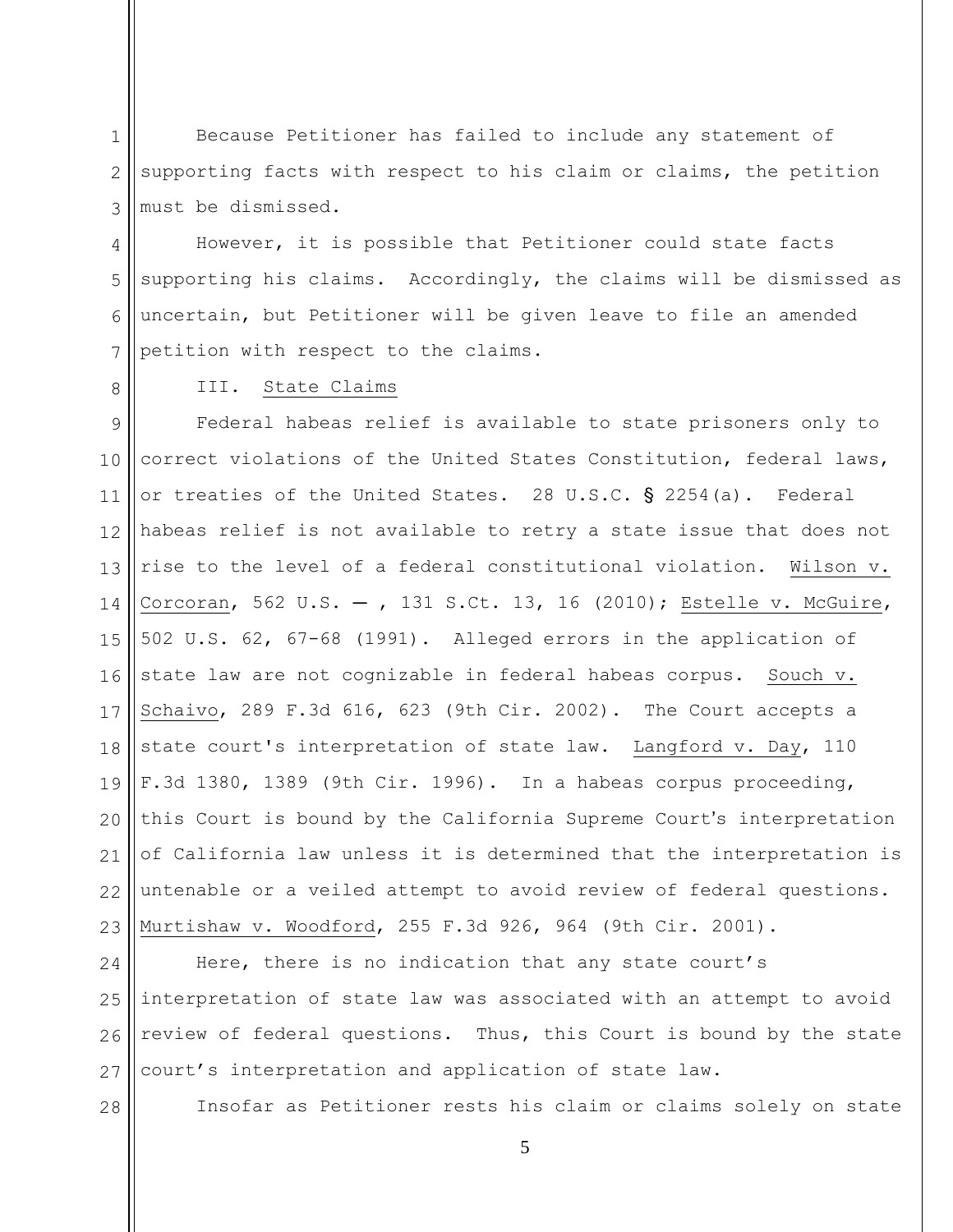1 2 3 4 5 6 law, Petitioner fails to state facts that would entitle him to relief in a proceeding pursuant to § 2254. Thus, insofar as Petitioner's claim or claims are based on an application or interpretation of California law, Petitioner's claims must be dismissed because they are not cognizable in a proceeding pursuant to 28 U.S.C. § 2254.

7 8 9 10 11 12 Further, because Petitioner's state claims are defective not because of any dearth of factual allegations, but rather because of their nature as being based solely on state law, Petitioner could not state tenable state law claims even if leave to amend were granted. Thus, Petitioner's state law claims will be dismissed without leave to amend.

13

## IV. Amendment of the Petition

14 15 16 17 18 19 20 21 22 23 24 25 26 27 28 The instant petition must be dismissed for the reasons stated above. Petitioner will be given leave to file a first amended petition to cure the deficiencies, and specifically to state and document facts in support of his uncertain claim or claims. Petitioner is advised that failure to file a petition in compliance with this order (i.e., a completed petition with cognizable federal claims clearly stated and with exhaustion of state remedies clearly stated) within the allotted time will result in dismissal of the petition and termination of the action. Petitioner is advised that the amended petition should be entitled, "First Amended Petition," and it must refer to the case number in this action. Further, Petitioner is informed that Local Rule 220 provides that unless prior approval to the contrary is obtained from the Court, every pleading as to which an amendment or supplement is permitted shall be retyped or rewritten and filed so that it is complete in itself

6